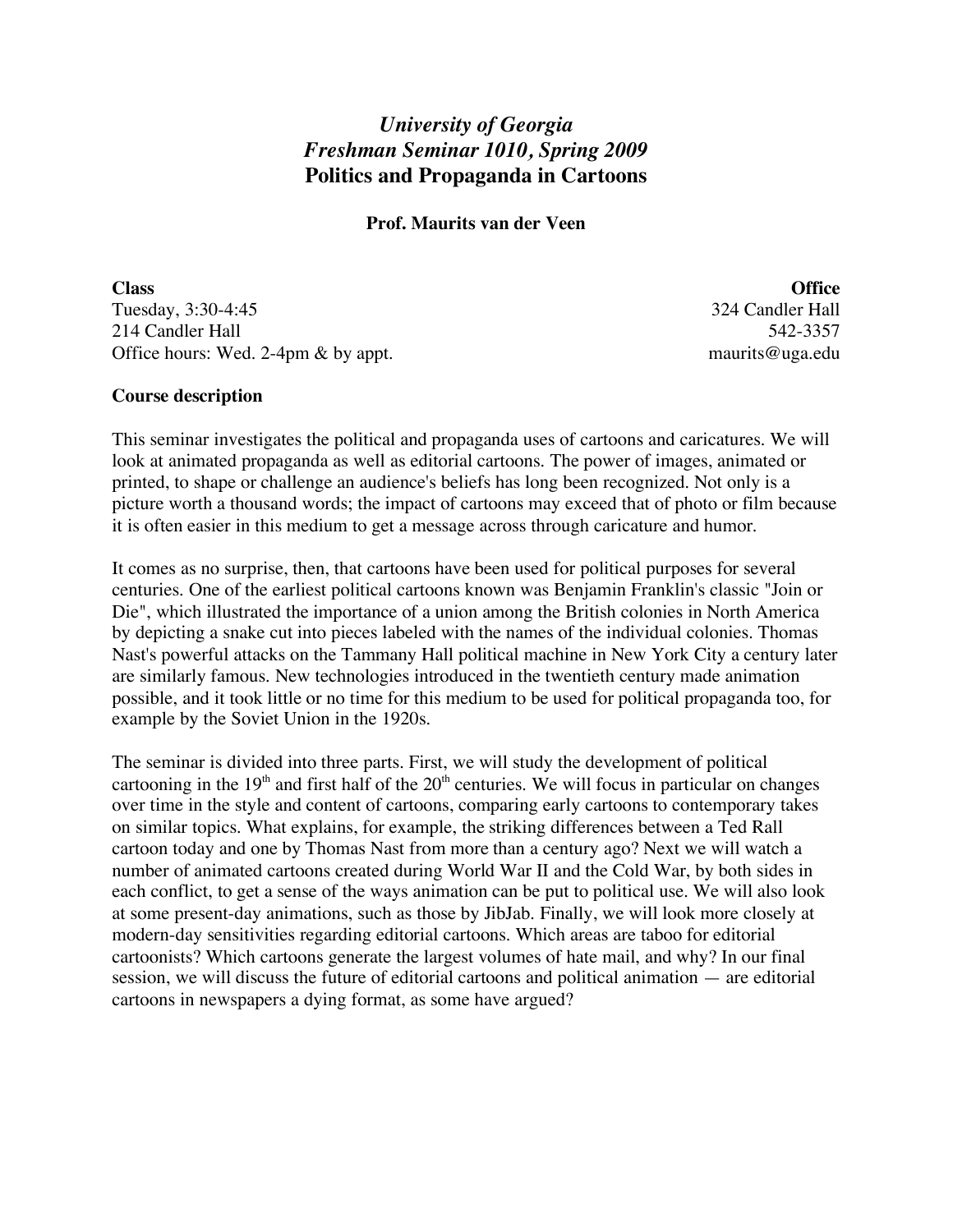# **Course policies & requirements**

In order to get the most out of our classroom discussions, it is crucial that you do the assigned reading (or online browsing) prior to class. For many class sessions, you will be asked to find and choose one or more cartoons you like or dislike. All these assignments combined account for 20% of your grade. An additional 20% of the grade is for general class participation. Two short written papers, analyzing 5 cartoons on a single topic, are worth 30% each. More information about these assignments will be provided in class.

# **Office hours &c**

My office hours are Wednesdays, 2-4pm and by appointment. Please do come see me if you have any questions on or problems with the reading material, online sources of cartoons, the writing assignments, or the course in general. If you need to reach me to make an appointment, I am most easily reached by e-mail.

# **Course material**

Three books are required for the class, and are available for purchase at the UGA bookstore. The remaining readings can be downloaded through the library's electronic journals subscriptions or can easily be found online. The books are:

Dewey, Donald, ed. 2007. *The Art of Ill Will: The Story of American Political Cartoons*. New York, NY: New York University Press. Lewin, J.G., and Huff, P.J. 2007. *Lines of Contention: Political Cartoons of the Civil War.* New York: HarperCollins. Lordan, Edward J. 2005. *Politics, Ink: How Cartoonists Skewer America's Politicans, from King George III to George Dubya.* Lanham, MD: Rowman & Littlefield.

*Recommended* Lamb, Chris. 2004. *Drawn to Extremes. The Use and Abuse of Editorial Cartoons.* New York, NY: Columbia University Press.

# **Calendar**

# **I. History of political cartooning**

# Tue. Jan. 13 *Introduction*

Do: Find a recent editorial cartoon you like & bring it to class. (Be prepared to explain why you like it)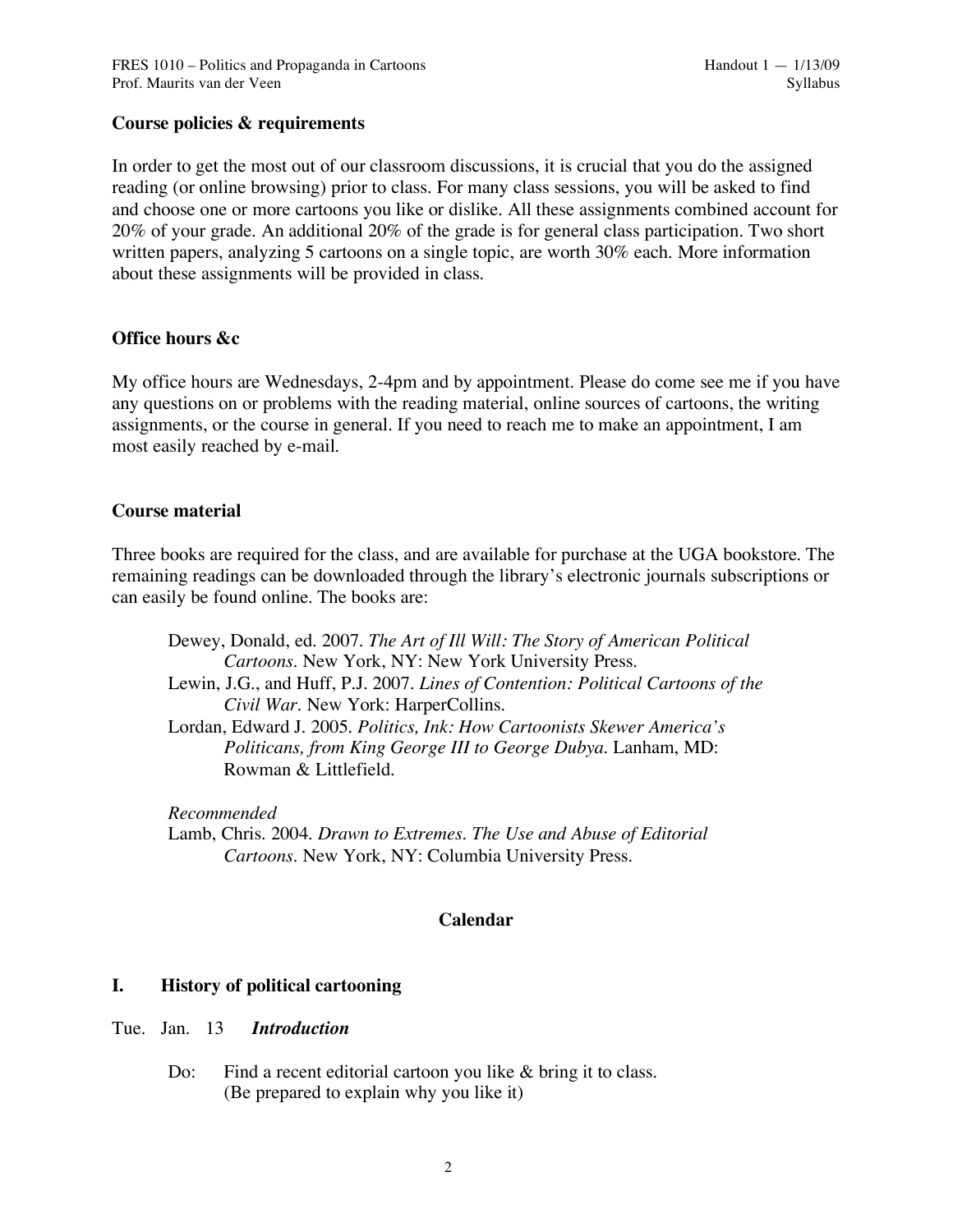#### Tue. Jan. 20 *Birth of the political cartoon*

Read: *Politics, Ink*, chapters 1-2. *Art of Ill Will*, pp. 1-6

#### Tue. Jan. 27 *Nineteenth century cartooning*

Read: *Politics, Ink*, chapter 3. *Art of Ill Will*, pp. 6-10, 20-25, 33-45, 77-86-9, 125-127

### Tue. Feb. 3 *The Civil War in cartoons*

Read: *Lines of Contention* (whole book) Do: Pick favourite & least favourite cartoons from *Lines of Contention*

# Tue. Feb. 10 *Cartooning for rights: suffrage & labour*

Read: *Politics, Ink*, chapter 4 *Art of Ill Will*, pp. 45-55, 90-105, 128-134, 170-184, 225-239 Do: Pick favourite Labour or Suffrage cartoon (from *Ill Will* or links on course website) Write: Discuss & analyze 5 cartoons on a single topic (anything prior to WWII),

### **II. Animated propaganda**

#### Tue. Feb. 17 *Communism versus capitalism before World War II*

Read: *Art of Ill Will*, pp. 135-144

Do: Look through Swarthmore College's Soviet Propaganda Poster Collection: http://triptych.brynmawr.edu/cdm4/post.php

# Tue. Feb. 24 *World War II*

Read: *Art of Ill Will*, pp. 145-148, 185-186

Do: Look through the National Archive's online exhibition "Powers of Persuasion: Poster Art from World War II" http://www.archives.gov/exhibits/powers\_of\_persuasion/ powers\_of\_persuasion\_intro.html

#### Tue. Mar. 3 *The Cold War*

Read: Karl F. Cohen. "Animated Propaganda During the Cold War ", Parts 1 & 2. (Animation World Magazine, 2003). http://mag.awn.com/?article\_no=1611 http://mag.awn.com/?article\_no=1734